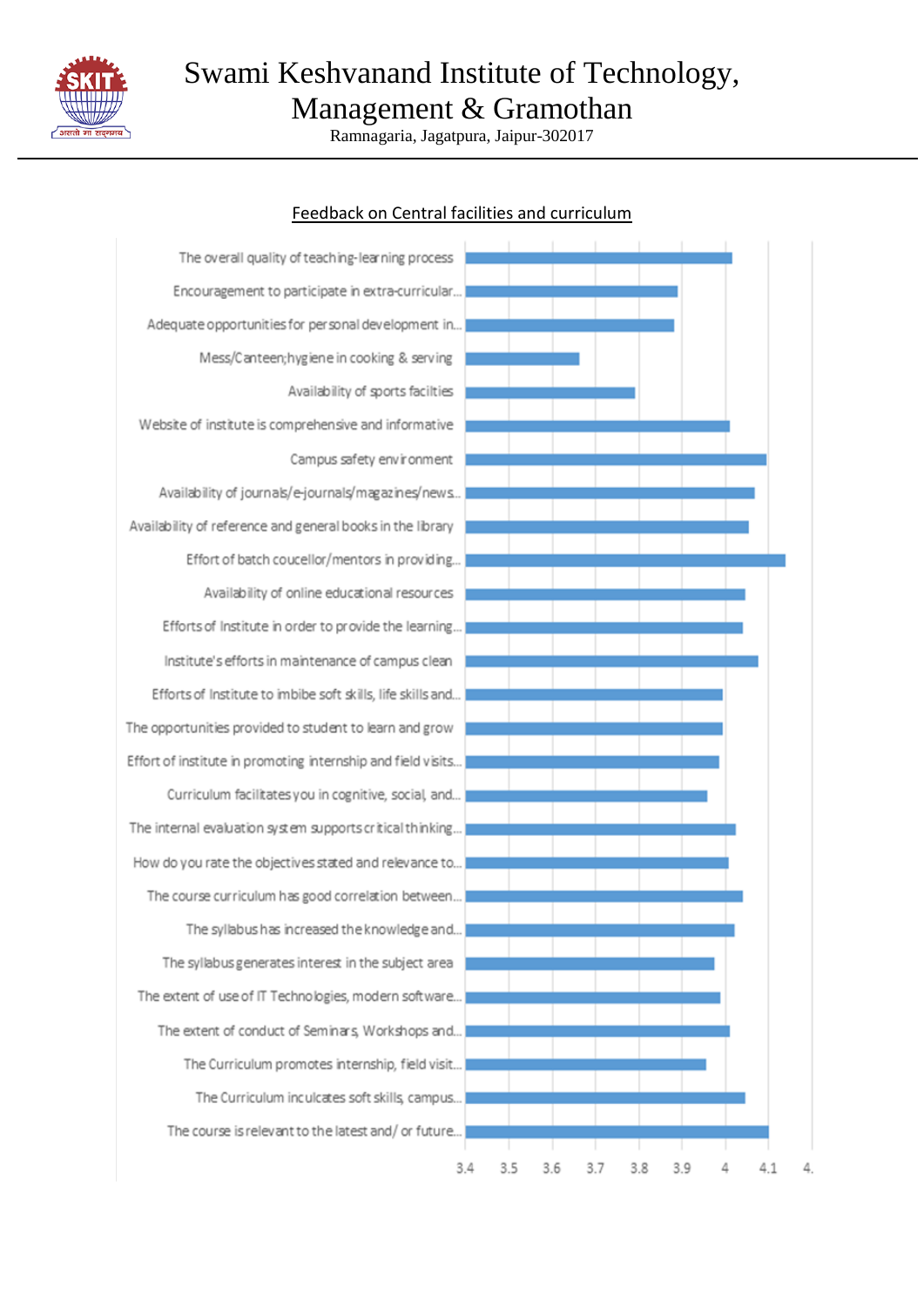



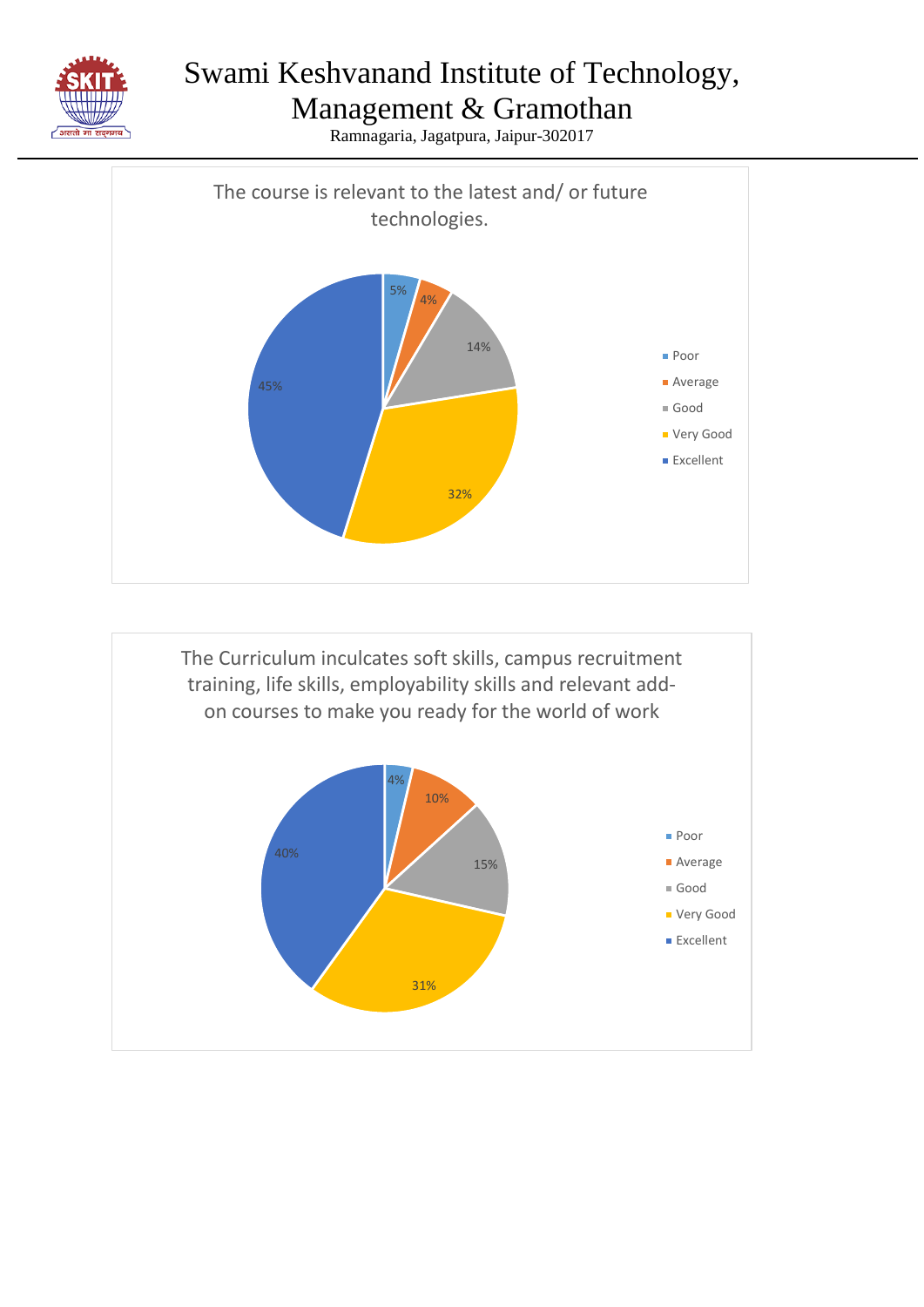

#### Management & Gramothan



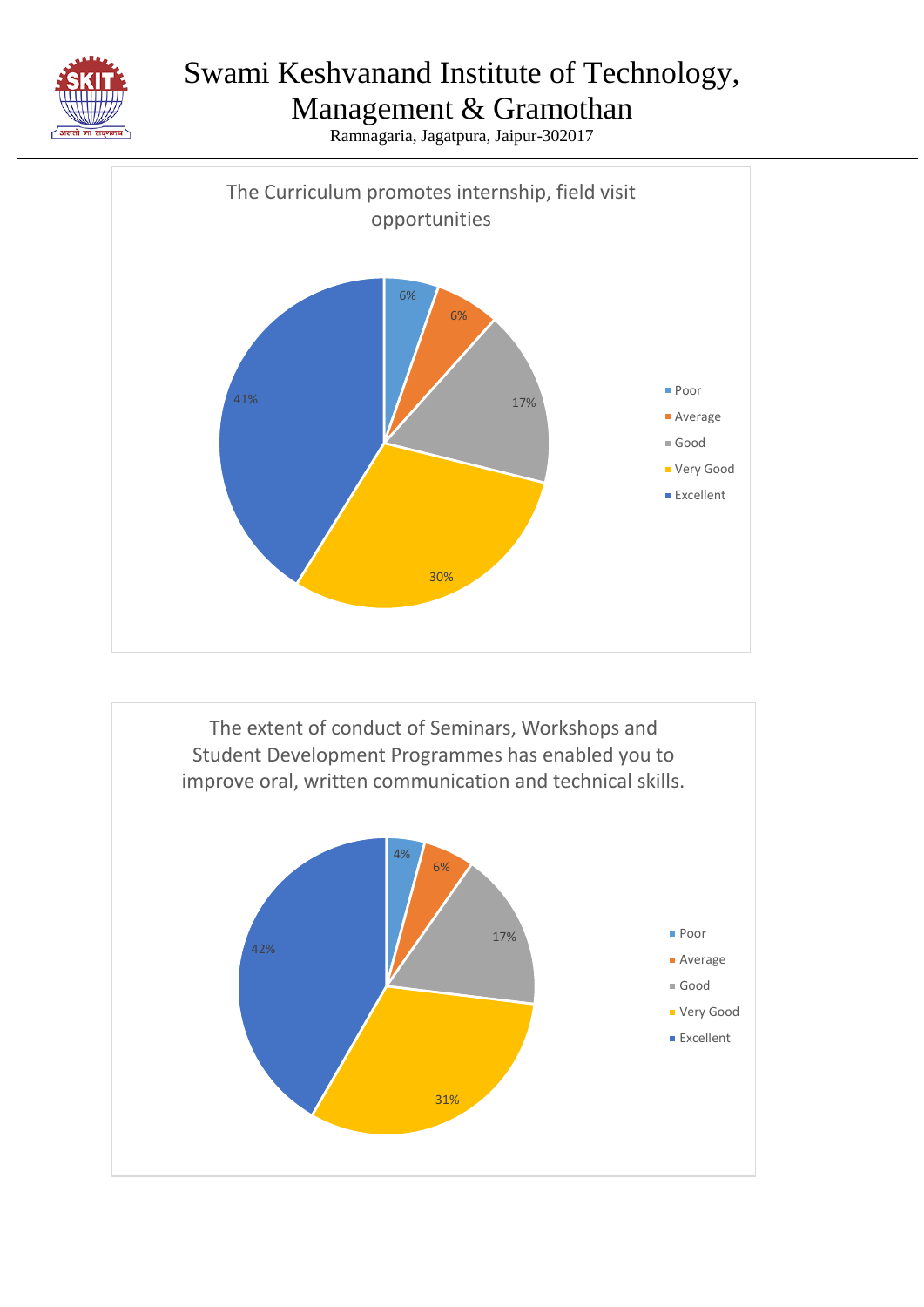



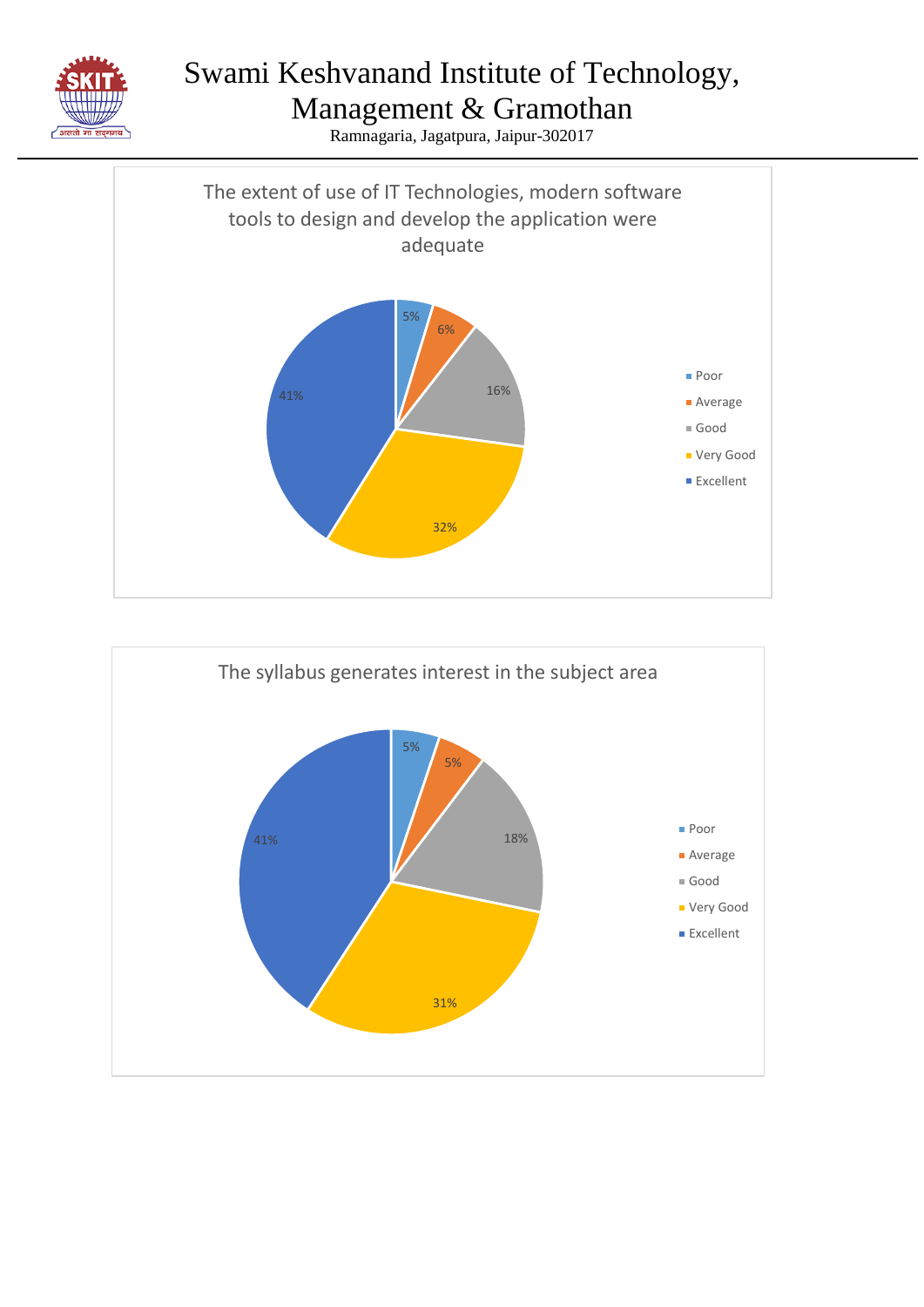

Management & Gramothan



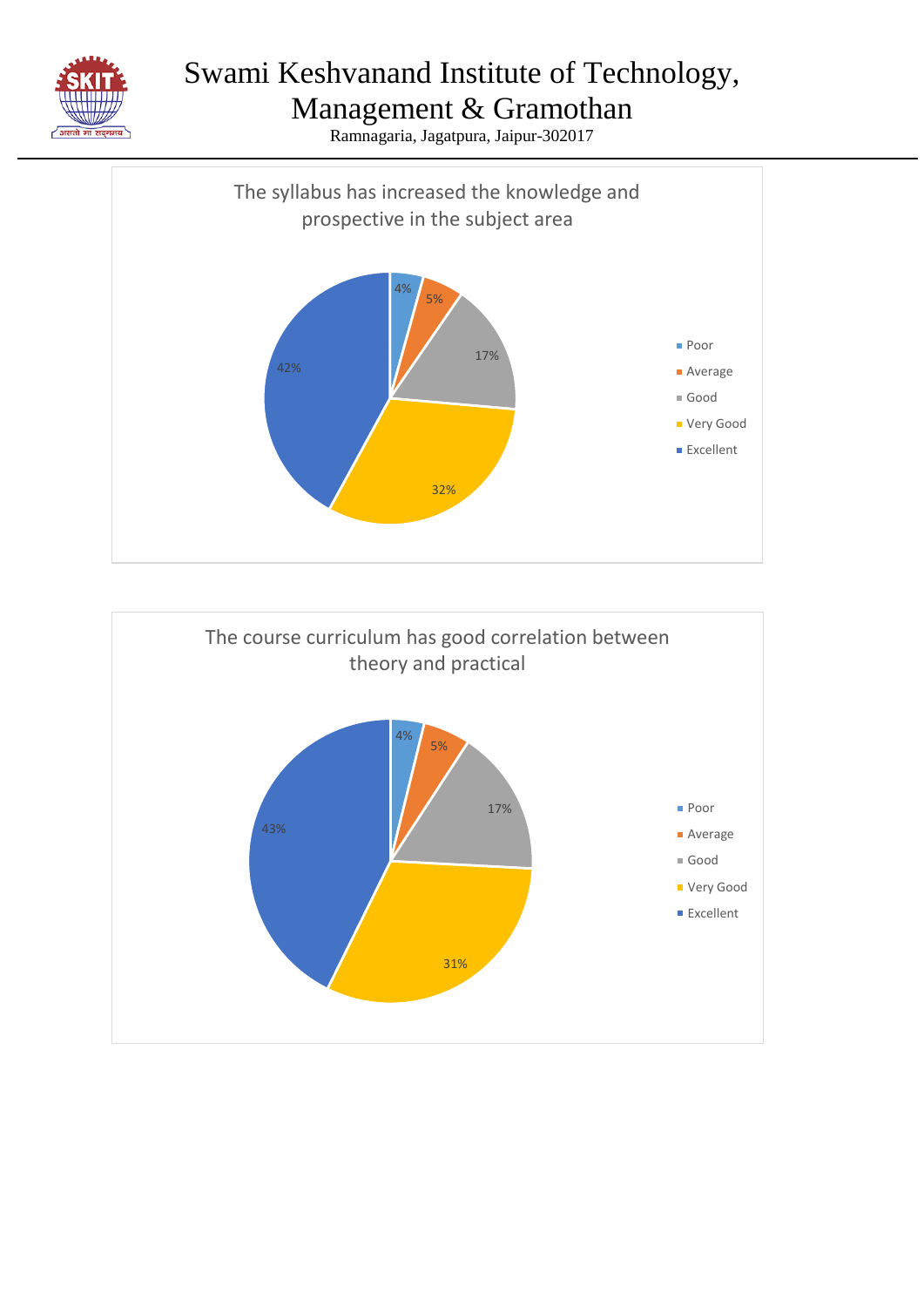



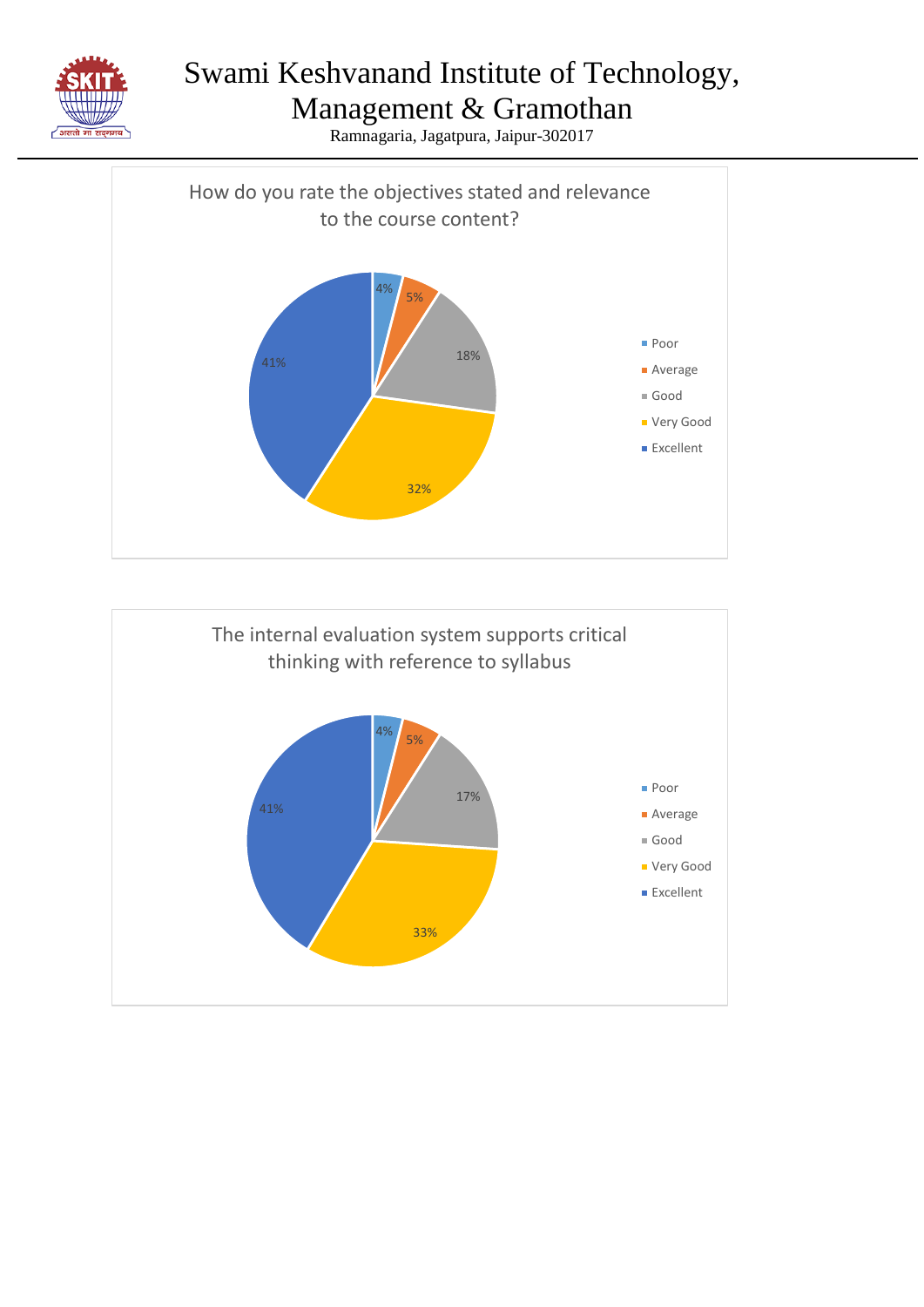



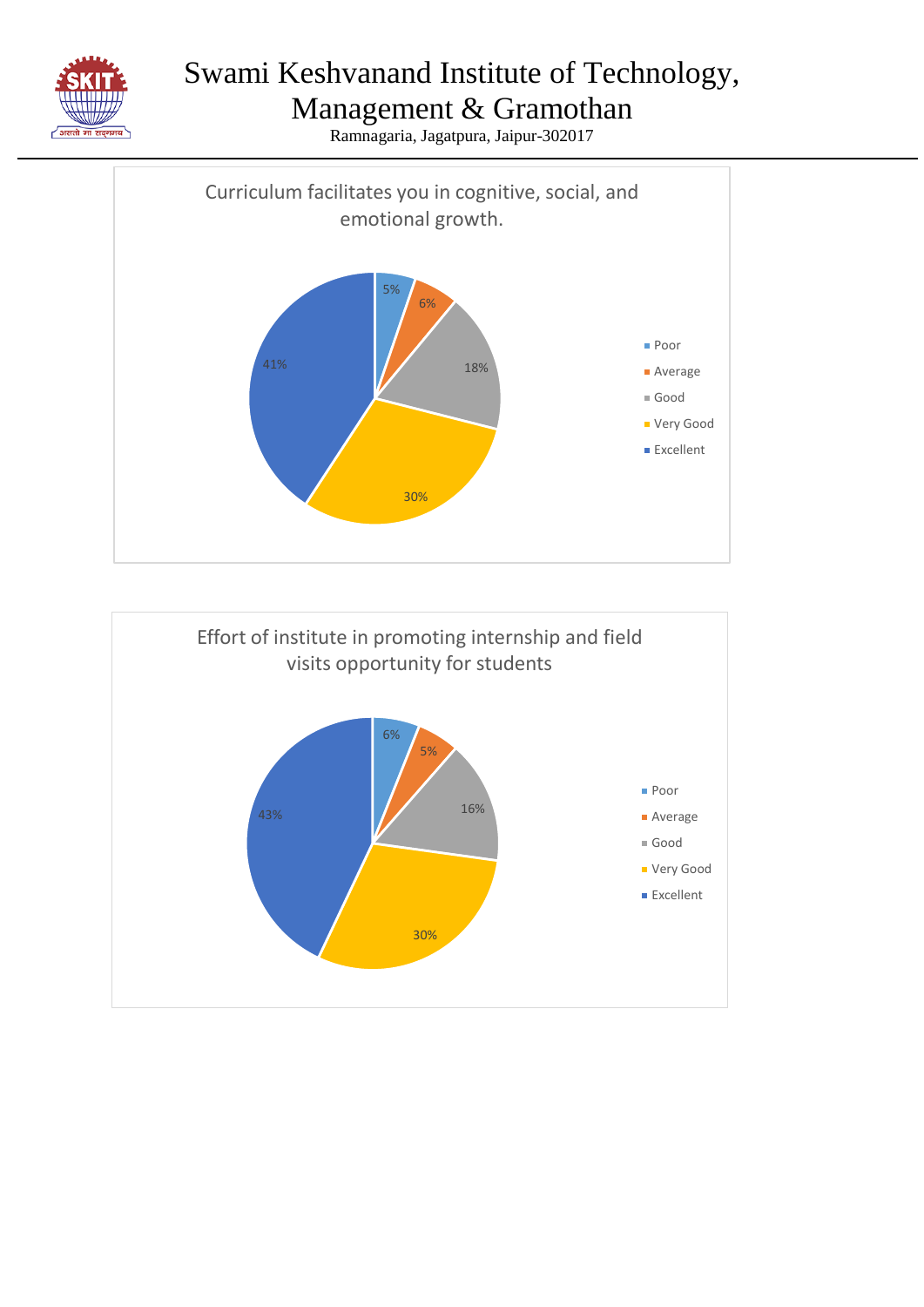



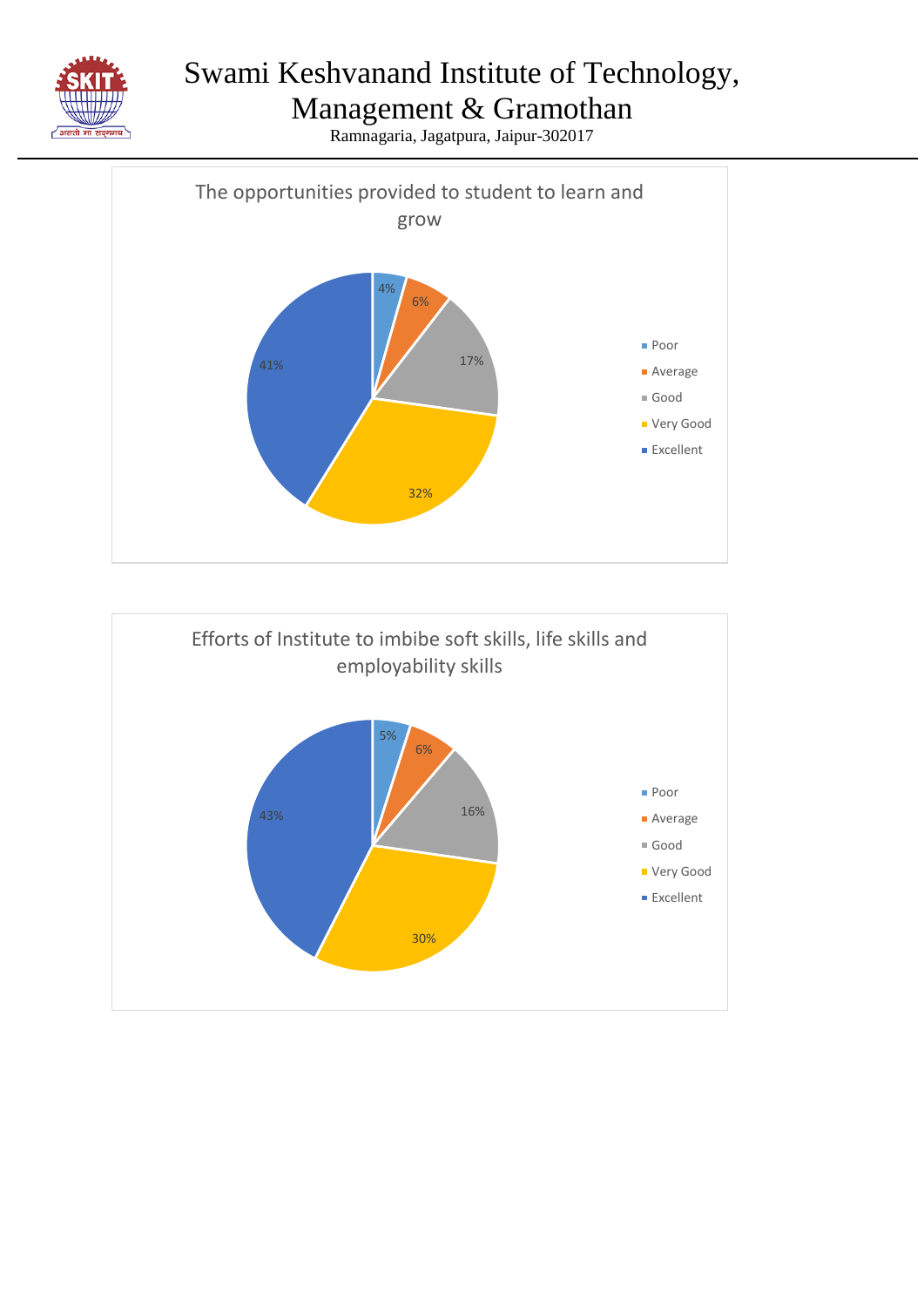

Management & Gramothan



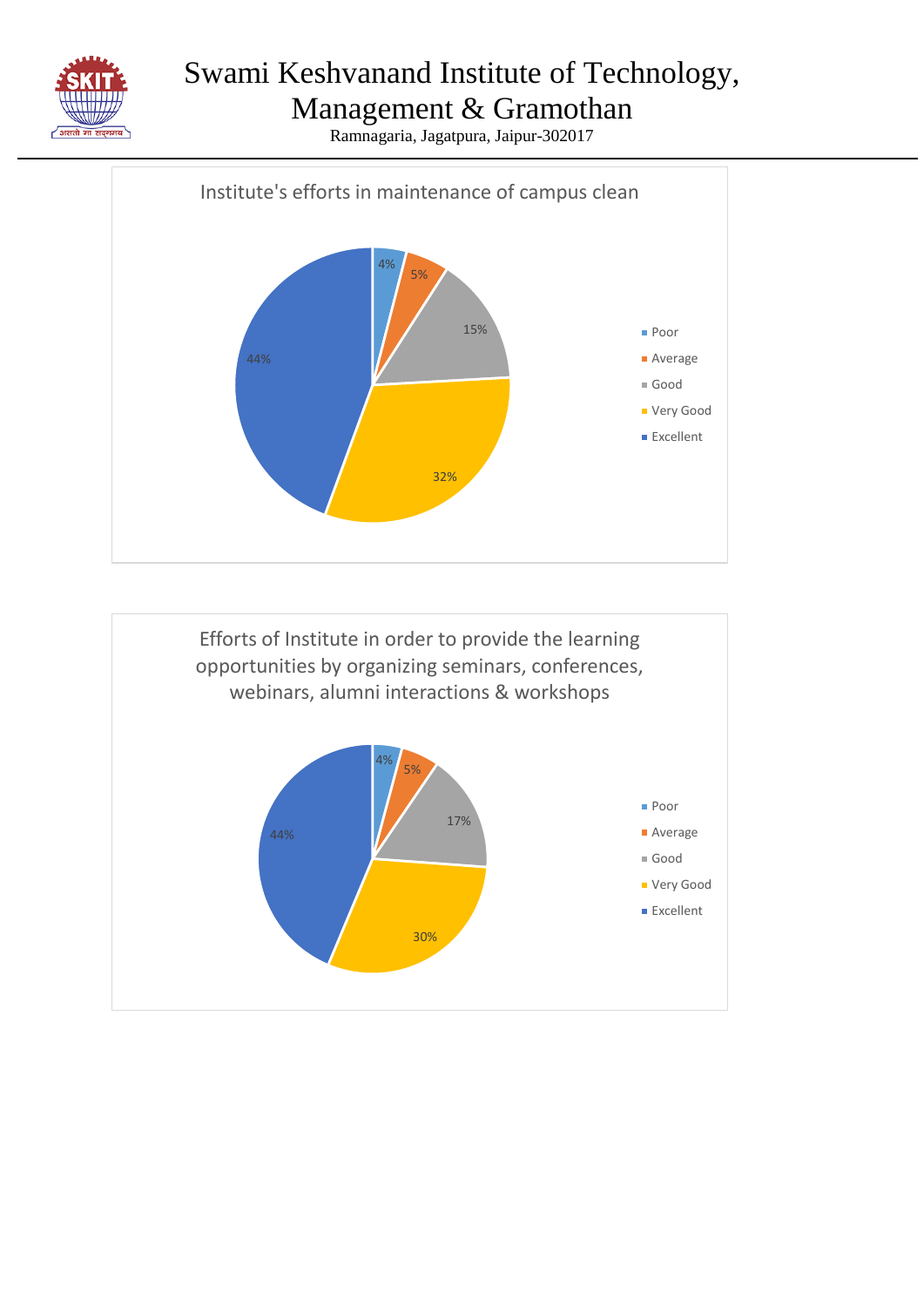

#### Management & Gramothan



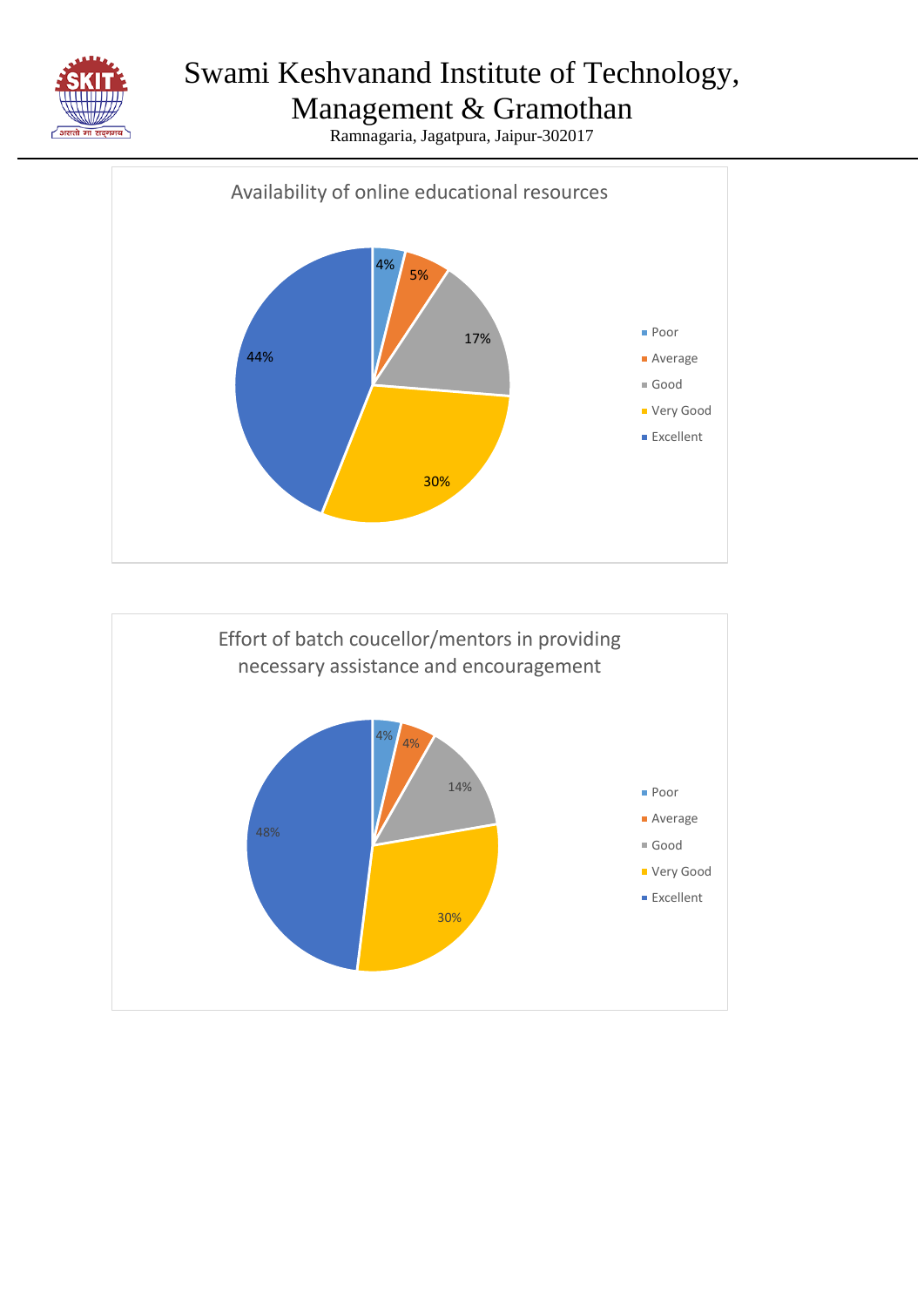



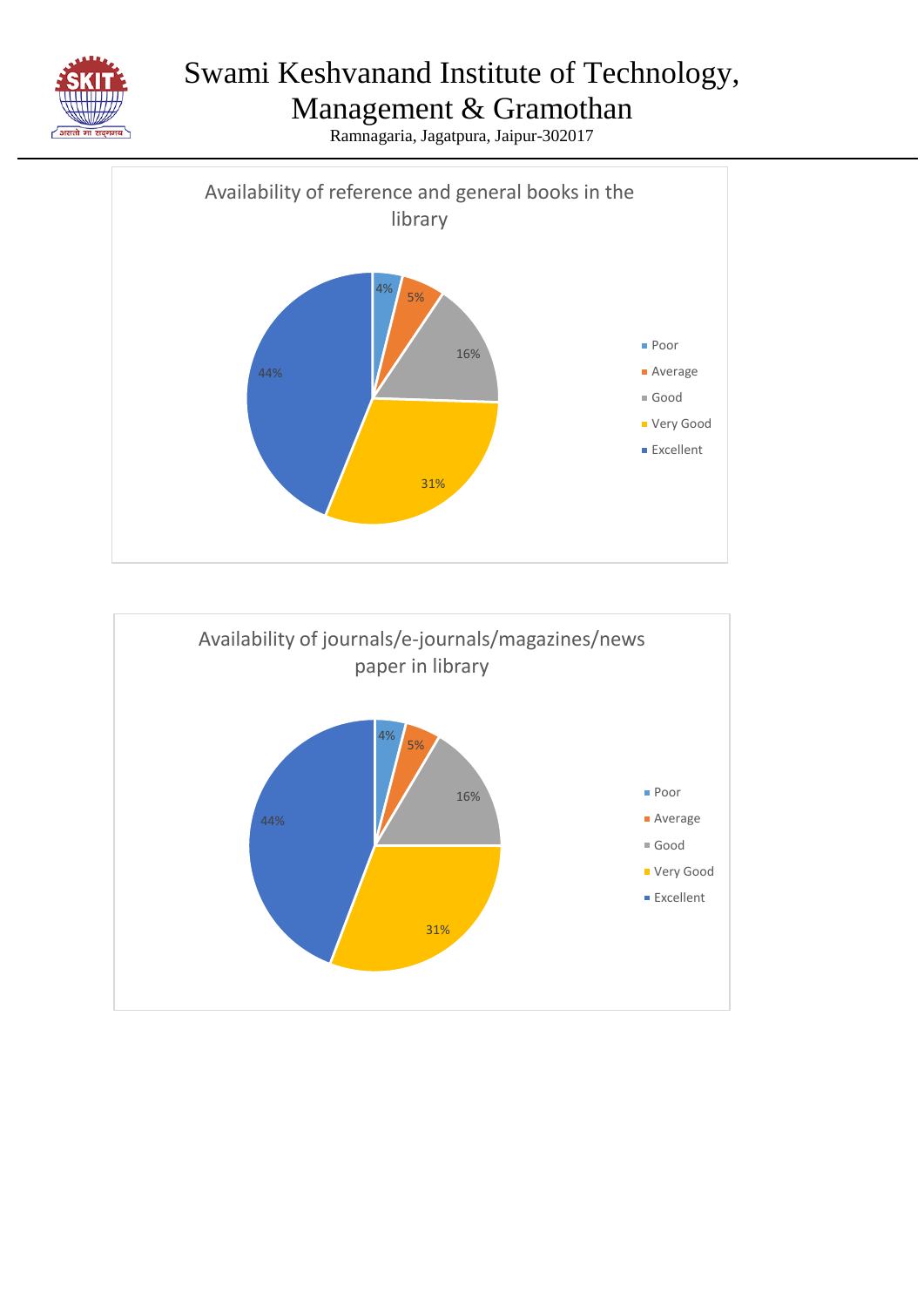

## Management & Gramothan



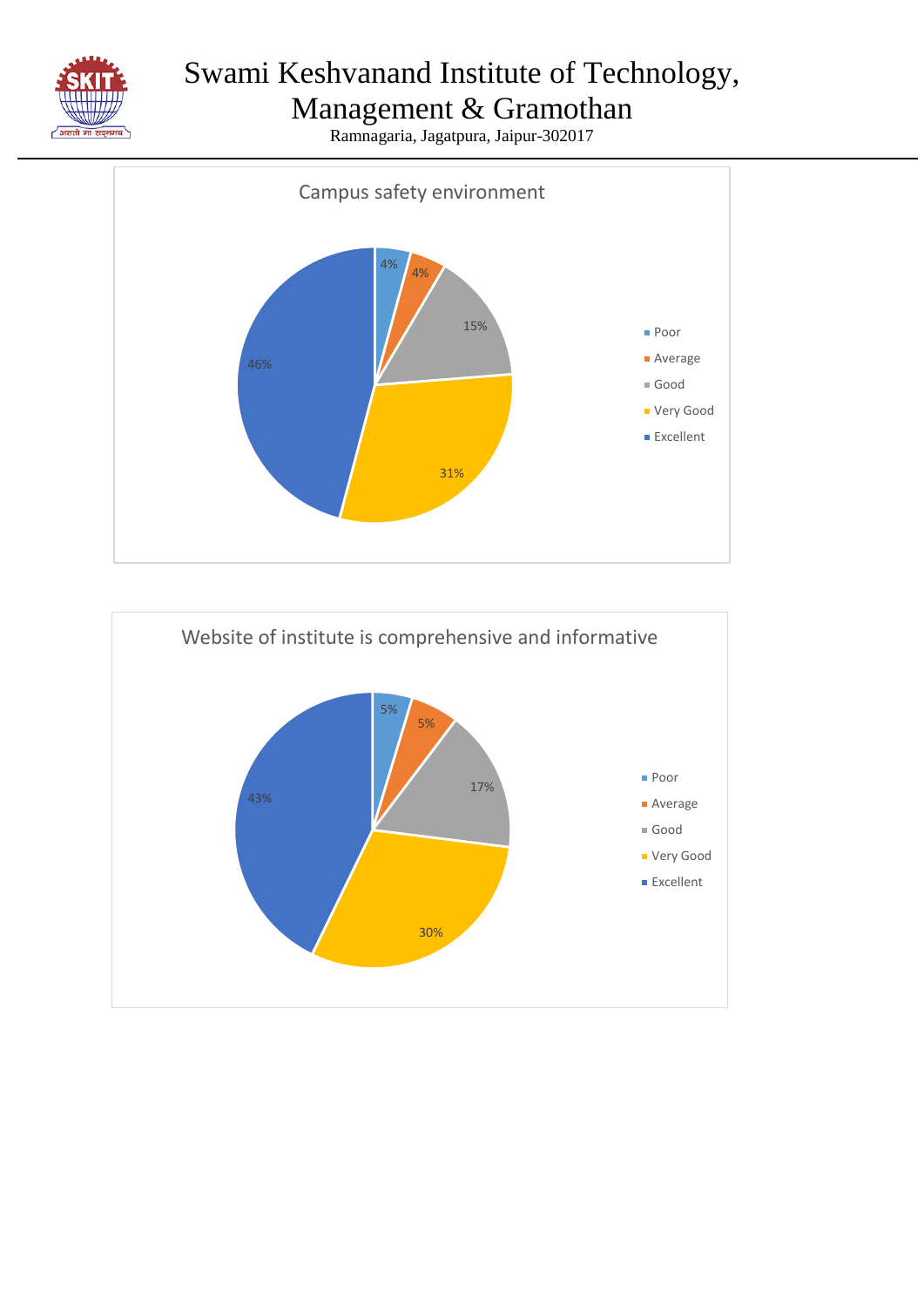

## Management & Gramothan



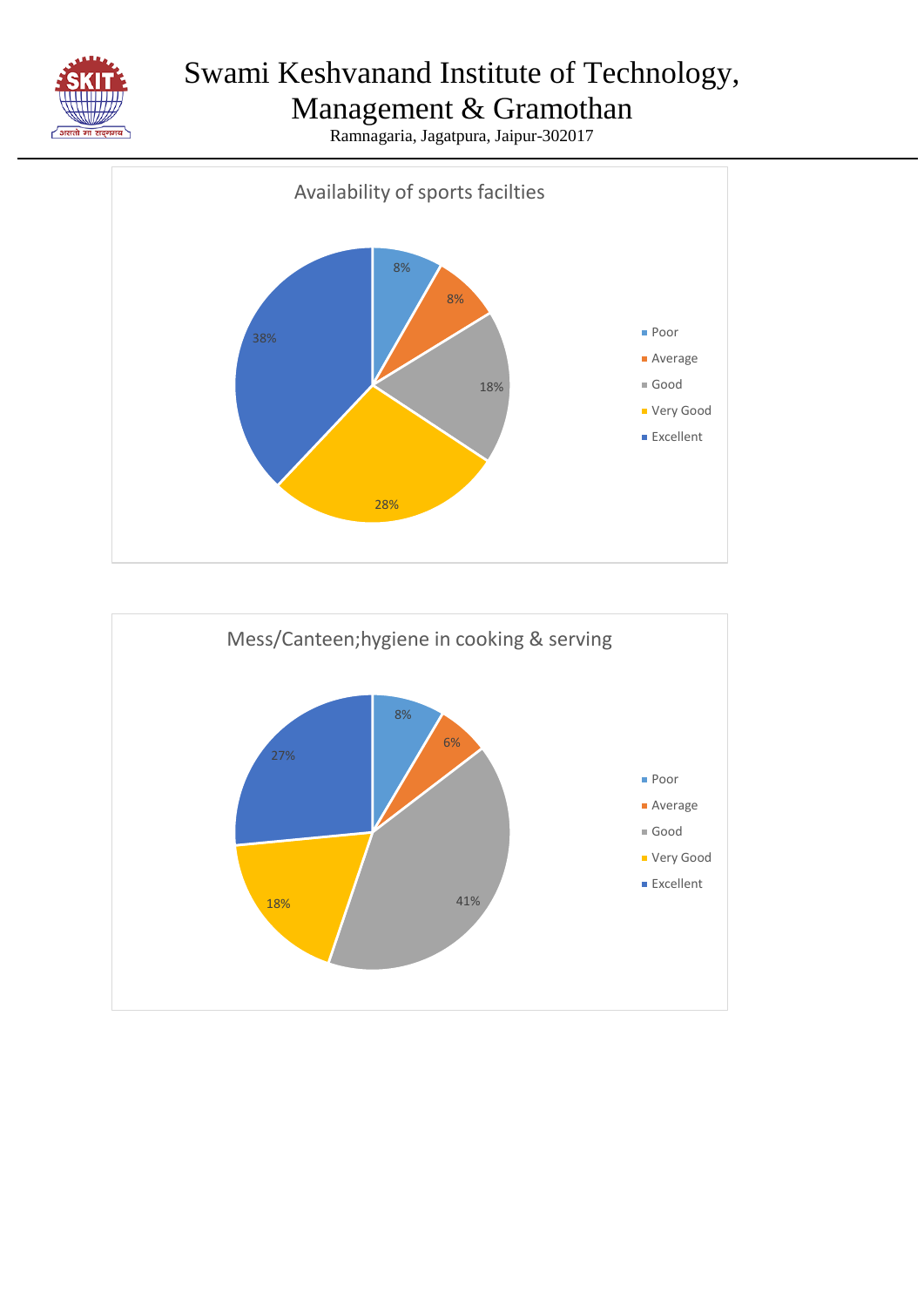



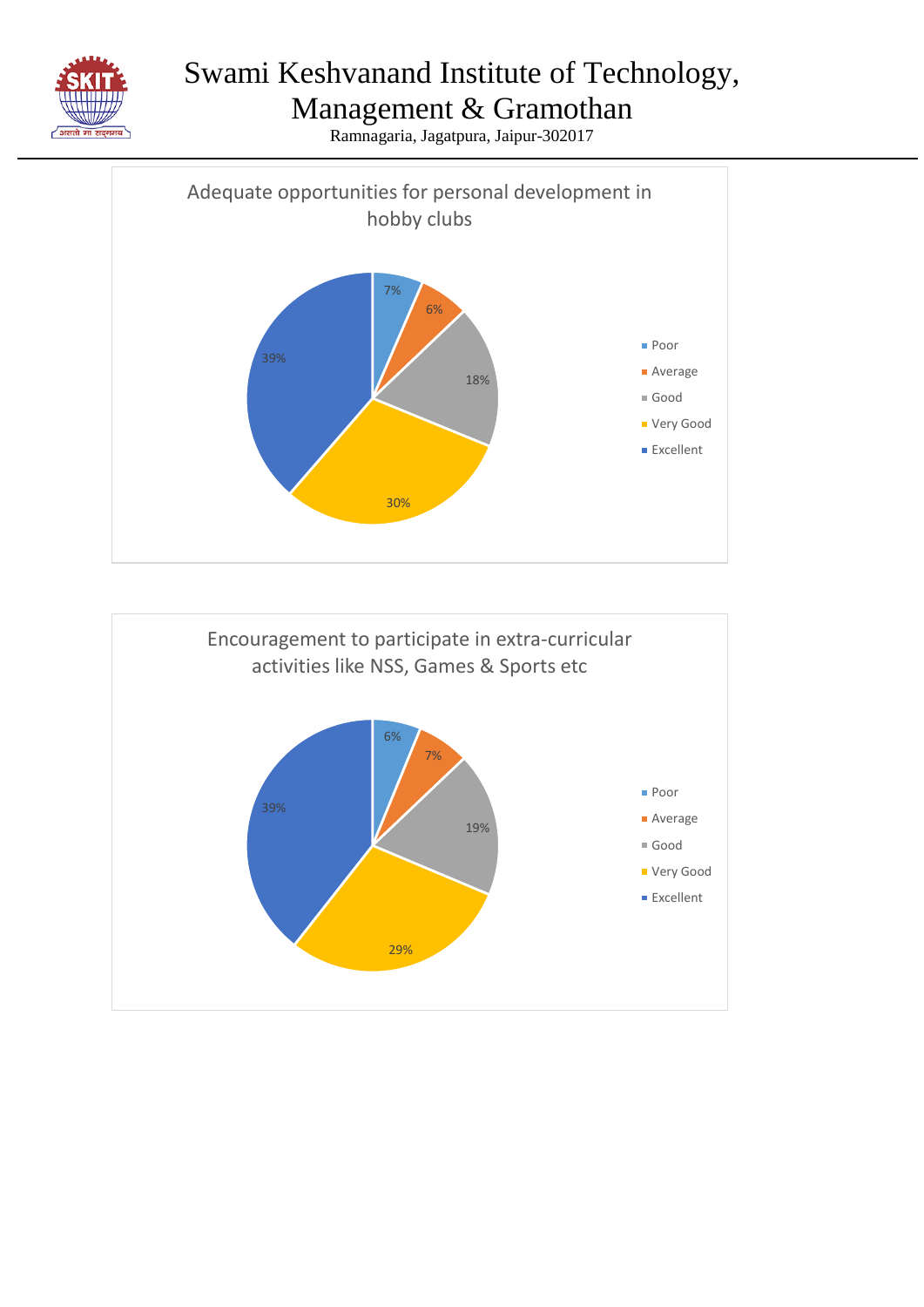

Management & Gramothan Ramnagaria, Jagatpura, Jaipur-302017